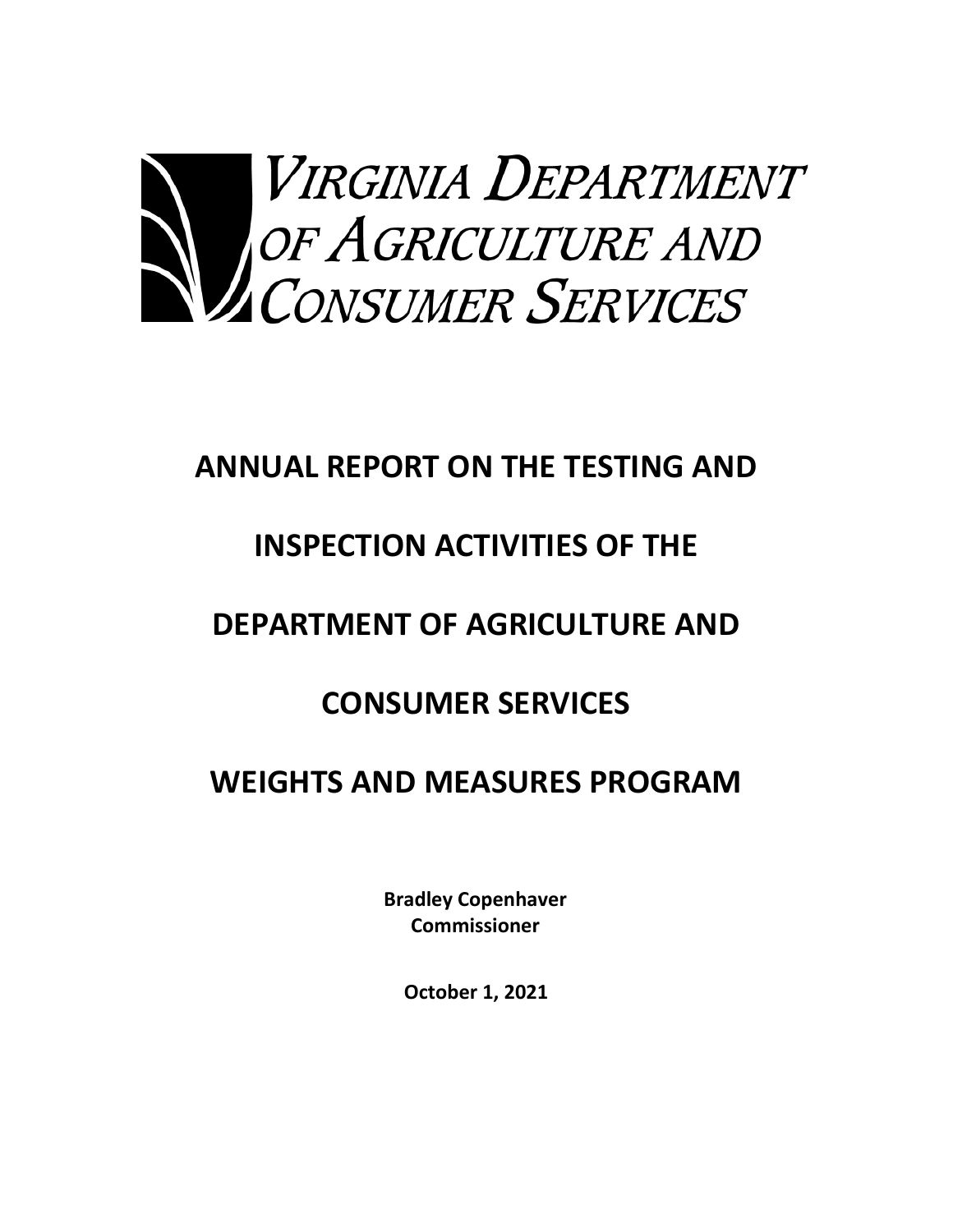#### **Annual Report on the Testing and Inspection Activities of the Department of Agriculture and Consumer Services Weights and Measures Program**

#### **PUBLICATION YEAR 2021**

#### **Document Title**

Annual Report on the Testing and Inspection Activities of the Department of Agriculture and Consumer Services Weights and Measures Program

#### **Author**

Commissioner of Agriculture and Consumer Services

#### **Legislative Mandate**

Section 3.2‐5609(B) of the Code of Virginia

#### **EXECUTIVE SUMMARY**

During the fiscal year ending June 30, 2021, staff assigned to the Weights and Measures Program in the Virginia Department of Agriculture and Consumer Services (VDACS) inspected 89,837 weighing and measuring devices used in commercial transactions in the Commonwealth, a three percent decrease from the previous year. The frequency of inspection per device is approximately 21 months. Staff also collected 4,629 motor fuel samples and investigated 375 consumer complaints.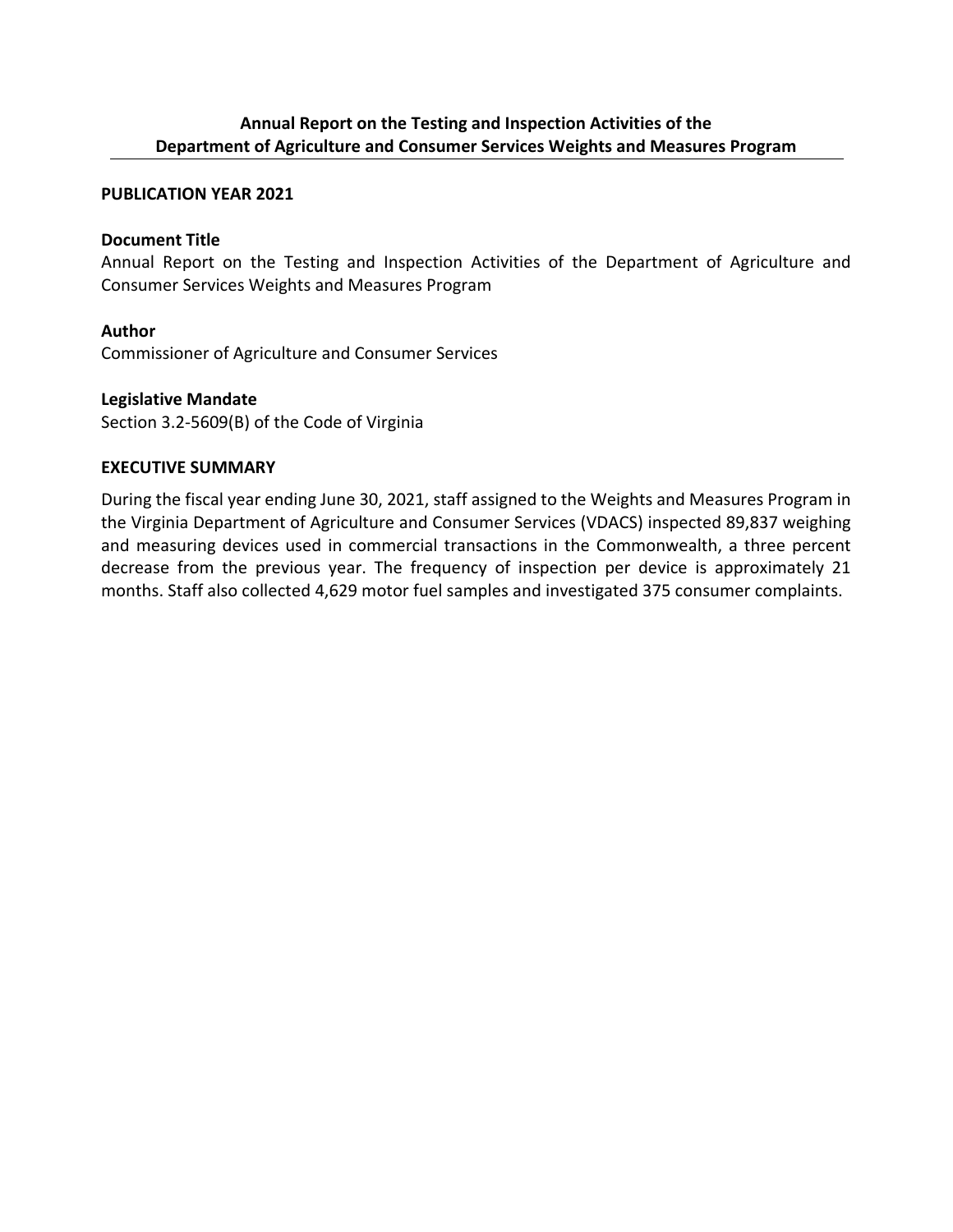### **OVERVIEW**

The Weights and Measures Program promotes equity in the marketplace through the uniform administration of weights and measures laws and regulations. The general fund appropriation for fiscal year (FY) 2021 was \$3,207,402, and 42 full-time equivalent (FTE) positions were assigned to the program. In addition to the central office in Richmond, the program has regional offices located in Ivor, Harrisonburg, and Wytheville.

Staff test retail devices that are used to dispense gasoline, diesel fuel, fuel oils, liquefied petroleum gas (LPG), and kerosene. Staff also test devices used to weigh retail purchases, road and other construction materials, agricultural products, and household goods. These devices include retail scales; medium‐capacity bench, counter, and floor scales; moisture machines; and large capacity devices, such as bulk plant meters, vehicle tank meters, warehouse scales, farm scales, vehicle on‐board weighing systems, vehicle scales, hopper scales, livestock scales, and railroad scales. In addition to inspecting devices, staff collects samples to verify the quality of motor fuels sold in Virginia, provides calibration tests at the Weights and Measures Program's Metrology Laboratory, determines the accuracy of point-of-sale systems (scanners), verifies the accuracy of packaged commodities, enforces advertising and method‐of‐sale requirements, and investigates related complaints.

### **INSPECTION AND COMPLAINT INVESTIGATION ACTIVITIES**

The estimated number of weighing and measuring devices used commercially in Virginia that are subject to inspection is 138,144.

| <b>Device Type</b>                        | Est. Number |
|-------------------------------------------|-------------|
| <b>Petroleum Product Dispensers</b>       | 100,018     |
| Computing/Hanging/Counter/Platform Scales | 31,816      |
| <b>Counter Weights</b>                    | 732         |
| <b>Vehicle Tank Meters</b>                | 1,279       |
| <b>Vehicle Scales</b>                     | 1,282       |
| <b>Medium Capacity Scales</b>             | 1,332       |
| Liquefied Petroleum Gas (LPG) Meters      | 1,268       |
| <b>Farm Scales</b>                        | 202         |
| Livestock Scales                          | 85          |
| <b>Bulk Rack Meters</b>                   | 56          |
| <b>Railroad Scales</b>                    | 39          |
| <b>Monorail Scales</b>                    | 25          |
| <b>Belt Conveyor Scales</b>               | 3           |
| Vehicle On-Board Weighing Systems         | 7           |
| <b>Total</b>                              | 138,144     |